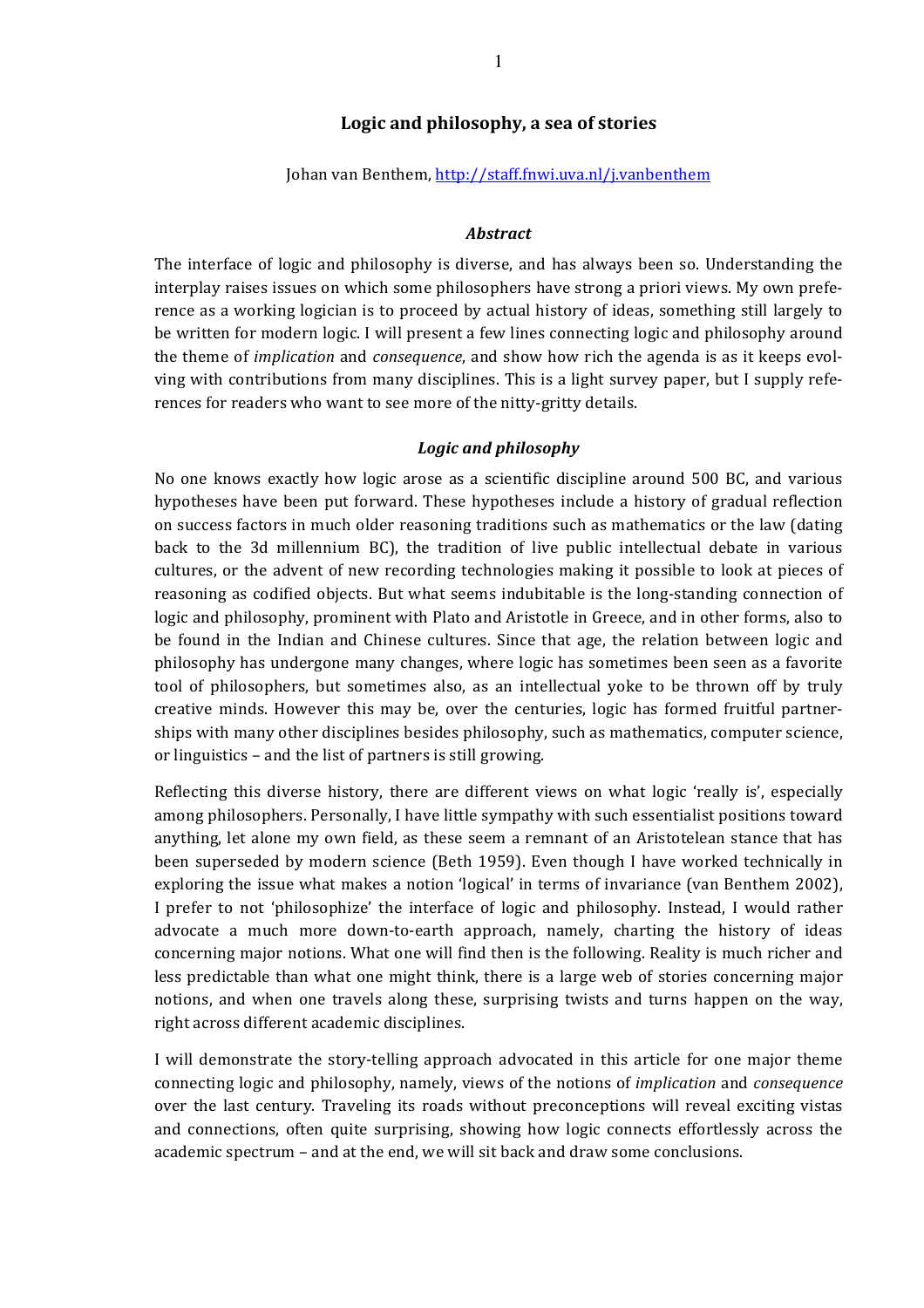There is a lot of material concerning logic and philosophy that would support many further such travels, witness the *Handbook of Philosophical Logic* (Gabbay & Guenthner, eds., 1983– 1988), the *Handbook of the Philosophy of Logic* (Jacquette 2006), the *Handbook of the History of* Logic (Gabbay & Woods, eds., 2004–present), the interdisciplinary anthologies van Benthem & Gupta, eds., 2011, van Benthem & Liu, eds., 2013, as well as the many logic-related entries in the *Stanford Encyclopedia of Philosophy* (http://plato.stanford.edu/). Together, these sources extensively document such fields as modal logic, epistemic and doxastic logic, temporal logic, conditional logic, deontic logic, logics of questions, logics of action, and so on. However, the specific theme-oriented, rather than field-oriented approach taken in the present article comes from van Benthem 1989, 2006, where the interface of logic and philosophy is discussed, not in terms of standard areas, but of major *themes* and their natural development over time.

## *The surplus of implication*

Anyone who take a first course in modern logic is exposed to the truth-table account of material implication. On this account, a proposition  $\varphi \to \psi$  ("if  $\varphi$ , then  $\psi$ ") is true if and only if either  $\varphi$  is false or  $\psi$  is true. This is only a bleak approximation to implication as one would ordinarily use it in our common natural language, but the truth table view does have a pedigree going back to the Stoics in Greek Antiquity, when it was said that "even the sparrows" on the rooftops in Athens are discussing the meaning of implication" (Kneale & Kneale 1961, Bochenski 1961). I do not know what the Chinese birds on the Tsinghua campus are discussing these days, but if they were short of topics, the analysis of implication is still a live subject well-worth their attention.

At the other extreme of the truth table account of implication lies the classical logical notion of *valid consequence*, where we say that  $\psi$  follows logically from  $\varphi$  (in notation,  $\varphi$  *|=*  $\psi$ ) if, in every situation where  $\varphi$  is true,  $\psi$  is also true. It is standard logical methodology to separate these two extremes severely, and we all grade our students on this, failing them if they confuse the two. An implicational proposition lives in the 'object language', a statement of valid consequence lies in the 'meta-language', as an assertion *about* object-language propositions. But as with many methodological distinctions, things turn out more blurred, and richer, in practice. Much of this article is about views of implication that intuitively lie in between, where  $\varphi \rightarrow \psi$ has something to do with what happens in some relevant *range of cases*. This theme will return at length below.

Just as a warm-up, and also to shake up readers used to thinking of logic as purely normative, consider how human subjects actually test implications (Wason & Johnson-Laird 1972). There is always a surrounding universe of cases. Suppose we give a set of cards with a letter on one side and a number on the other, and let  $\varphi$  stand for "one side of the card has a vowel", and  $\psi$ for "one side of the card has an even number". We show people four cards: *A K 4 7.* Which ones should be turned to check whether the implication holds? Most subjects (including some professional logicians) name only the *A*-card, many fewer give the correct answer that one should also turn the 7-card. We can see this as an issue of what are the relevant cases. Seeing one face of a card is a test where it lies in the spectrum of 4 possibilities {vowel-even, vowelodd, consonant-even, consonant-odd}. The only counter-example to the proposed rule is 'vowel-odd'. If we see the letter A, we learn that we are in the set {vowel-even, vowel-odd} and a further test is needed to rule out the counter-example. If we see the letter *K*, we learn that we are in the set {consonant-even, consonant-odd} which does not contain the counter-example,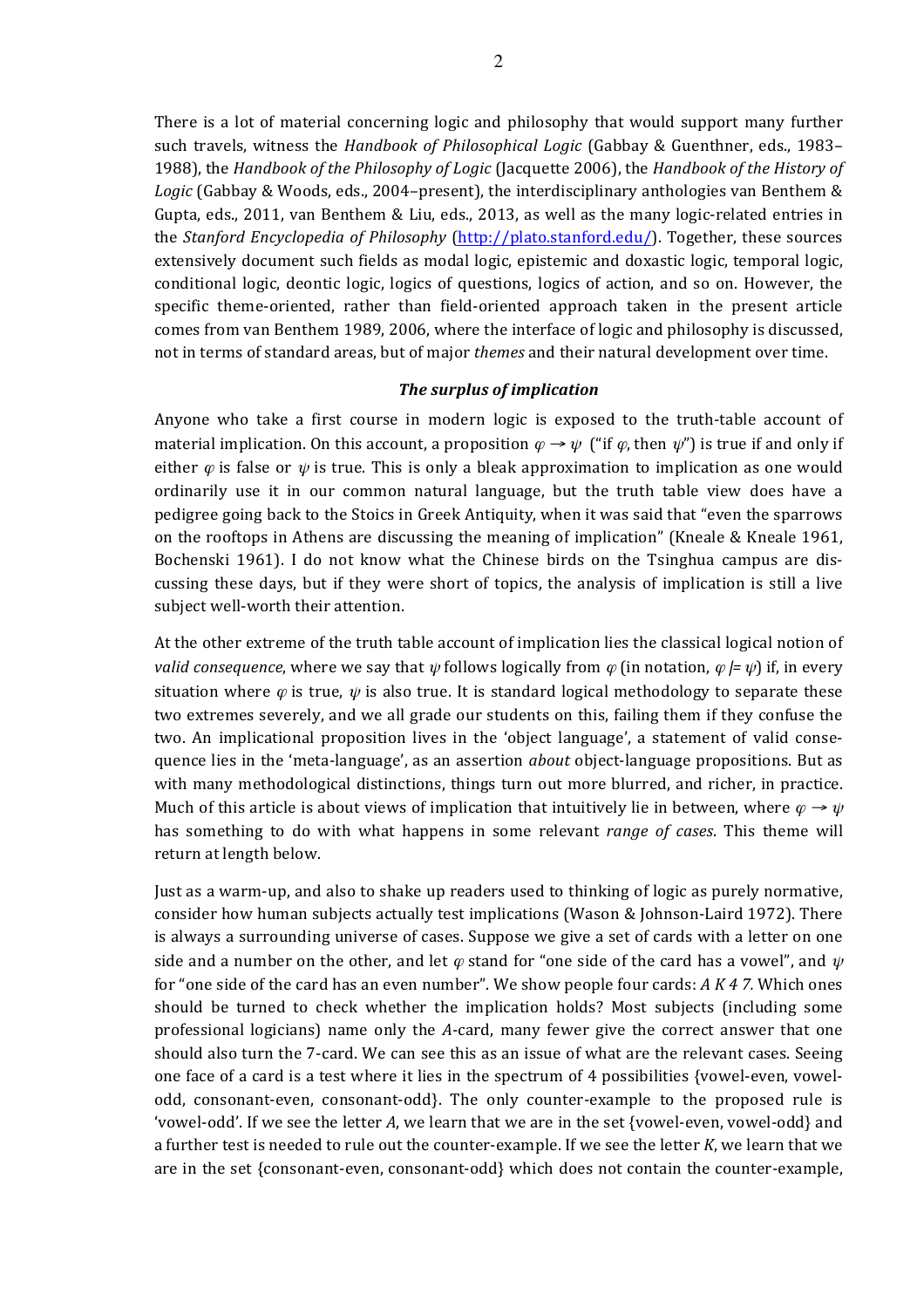and no further test is needed. If we see the number 7, then we are in the set {vowel-odd, consonant-odd} which does contain the counter-example, and again we need one more test of turning a card to decide whether the implication holds.  $1$ 

Now let me embark on the story of this paper. I called material implication a bleak – though it is of course at the same time a wonderfully abstract and technically highly useful  $$ approximation of a real implication "if  $\varphi$ , then  $\psi$ ". Now, what is the surplus of the latter notion, what does it really mean? There is actually a wide variety of notions of conditional assertion in reasoning, even in our common natural language, with a wide family of related terms such as "implies", "entails", or "supports". Therefore, a unique answer need not be expected.

Let me start with a family member from the philosopher's jargon. We could say that an implication holds if the proposition  $\varphi$  is a *sufficient condition* for  $\psi$ . This is richer than material truth-table implication, and it can be cashed out in several ways. <sup>2</sup> What extra is involved when we say that one proposition is a sufficient condition for another? Intuitions that have been advanced run in several directions. Authors such as Barwise & Perry 1983 or Barwise & Seligman 1995 have stressed objective informational dependencies in nature that underpin, or are expressed explicitly by true conditionals. One can even go further than this and think of the antecedent `causing' the consequent, though natural dependencies might also just be correlations (van Benthem & Martinez 2008). But the surplus in one proposition entailing another may also be more subjective, referring to the activities of cognitive agents that supply reasons or provide explanations, and in doing so, often engage in argumentation with other agents, whose reasons need not be the same.

These two views of reason-based implication are not in conflict (van Benthem 2015): objective implications are there for subjective human agents to find and wield, while the most effective reasons to use in the long run are those that are based on objective realities. Indeed, a study of the two aspects: objective informational dependency in the world, and humans reasoning, convincing, refuting, or doing all the things intelligent agents do, occur intertwined throughout the history of logic. In line with this observation, many of the accounts of implication that we will discuss below have this double flavor, and can be looked at from both sides.

Even with this broad canvas, however, we are not going to discuss every existing view of what makes an informational dependency an implication. Other famous intuitions include relevance, or degrees of strength as measured by probability. We will encounter yet others as we proceed, but no matter how many views, every journey is selection.

 $1$  Why do human reasoners often forget the latter case? I will not give an explanation, except to say that it leads us straight to well-known basic issues in philosophy, such as the advocacy of refutation rather than proof as the driving force of science in Popper 2002. Perhaps what we see in the Wason task is that learning from errors does not come as naturally to us as philosophers of science may have thought. However do look at the delicate discussion of actual reasoning with implications in van Lambalgen  $\&$ Stenning 2008 to better understand the subtlety of the cognitive mechanisms at work here.

<sup>&</sup>lt;sup>2</sup> The term 'sufficient condition' seems to favor  $\phi$ 's point of view as a benefactor supporting others. But we could just as well say that  $\psi$  is a *necessary condition* for  $\varphi$ , meaning that  $\psi$  sticks to  $\varphi$  like glue. In case the consequence  $\psi$  is bad in some way, that would lead us to pay more attention to the refutation cases in the above card example. I will not pursue the second, sometimes more refutation-oriented, perspective systematically in this paper, though many colleagues think it should be there always in logical systems, as a sort of counterpart to the positive forward view of implication (cf. Wansing 1993).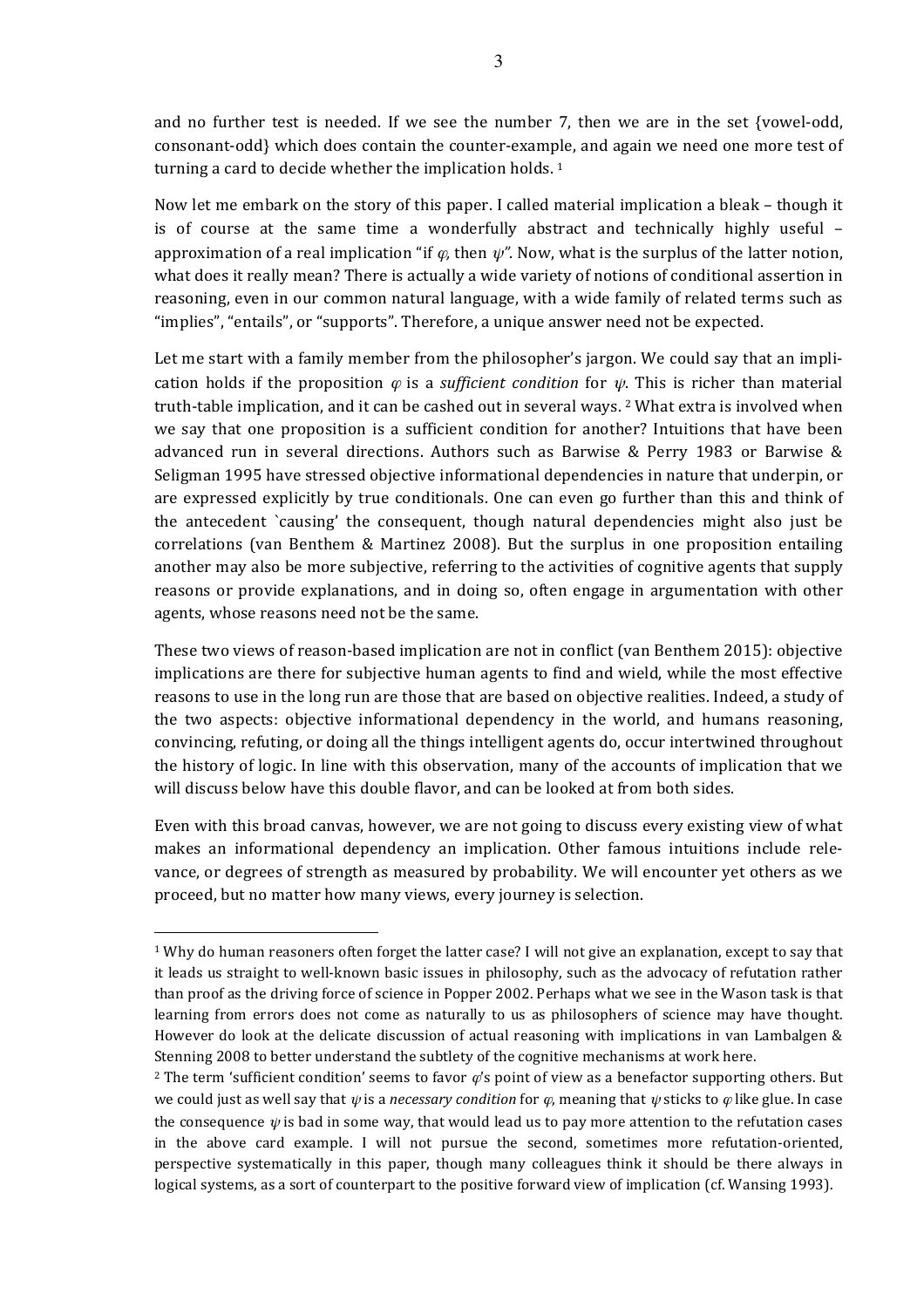We end this section and all later ones with a 'resting point', taking stock of what we have seen.

*Where we stand*. The intuitive notion of implication is not quite the implication in truth tables, despite the many technical uses of the latter. However, a mismatch of formalism and intuition need not be a reason for rejection of logical theory, but it can rather be a pushing force for conceptual innovation. In particular, we are led to think about the surplus needed for real implication. And ideas about that come even in two varieties, forming two naturally entangled dual perspectives through all of logic: the study of consequence as an objective link between situations or phenomena in the world, and the study of reasoning by subjective agents.

#### **Extending the range of cases: modal entailment**

A major stream in thinking about implication was started in Lewis 1918 who reintroduced the notion of intensionality into logic after its removal by Frege and Russell in their famous systems of mathematical logic. We can think of a classical truth-table implication  $\varphi \rightarrow \psi$  as expressing just the statement that  $\neg(\varphi \land \neg \psi)$ : that is, the antecedent is not true while at the same time, the consequent is false. To get closer to the intuitive meaning of implication, this statement can be strengthened by adding a modal notion that comes from philosophy: the antecedent *cannot* be true while the consequent is false:  $\neg \Diamond (\varphi \land \neg \psi)$  – with  $\Diamond$  for the modal expression "it is possible that". Equivalently, this is a strengthened modal assertion that the truth-table implication is *necessarily* true: i.e.,  $\square(\varphi \rightarrow \psi)$ , now with  $\square$  for the modal expression "it is necessarily the case that".

This brings us to the area of modal logic, whose most common and simple semantics, going back to Leibniz, reads a necessity modality as a universal assertion over some relevant range of options – as viewed from the current situation (Blackburn, van Benthem & Wolter, eds., 2006, van Benthem 2010). Thus, modal entailment is a parametrized implication, where the additional strength comes from the fact that we can use the regularity in a lot of cases. What these options are can depend entirely on the setting: ontological possible worlds, epistemic alternatives, or perhaps just all cases that form the range of applicability of our current theory.

Thus, the same modal laws represent patterns of reasoning that we expect to recur across very different areas of philosophy, whether endorsed or objected to, and in fact, they do. Two well-known modal patterns are the following two: Weakening  $\square \varphi \rightarrow \square (\varphi \vee \psi)$  and Conjunction  $(\Box \varphi \land \Box \psi) \rightarrow \Box (\varphi \land \psi)$ . Ontologically, these say that necessary truths are closed under consequence and conjunction, while epistemically, they make the claim that these same properties hold for agents' information.

Modal logic then studies the general laws of reasoning with this strengthened notion of implication, and what its having different interpretations means is the usual virtue of abstraction: the same logical forms will occur across metaphysics, epistemology, or whatever field the model is appropriate for. Whether one considers them valid or not in these areas can be a matter of debate, but then, focusing debates, rather than settling them forever, is in fact an important role of logic.

*Where* we stand. To deal with genuine implication, we need at least a notion of range of relevant cases beyond the actual world that is intermediate between truth in a single case and validity. This perspective fits well with the standard semantics of modal logic, and hence many theories of implication have a modal flavor. Moreover, the modal stance supplies logical forms,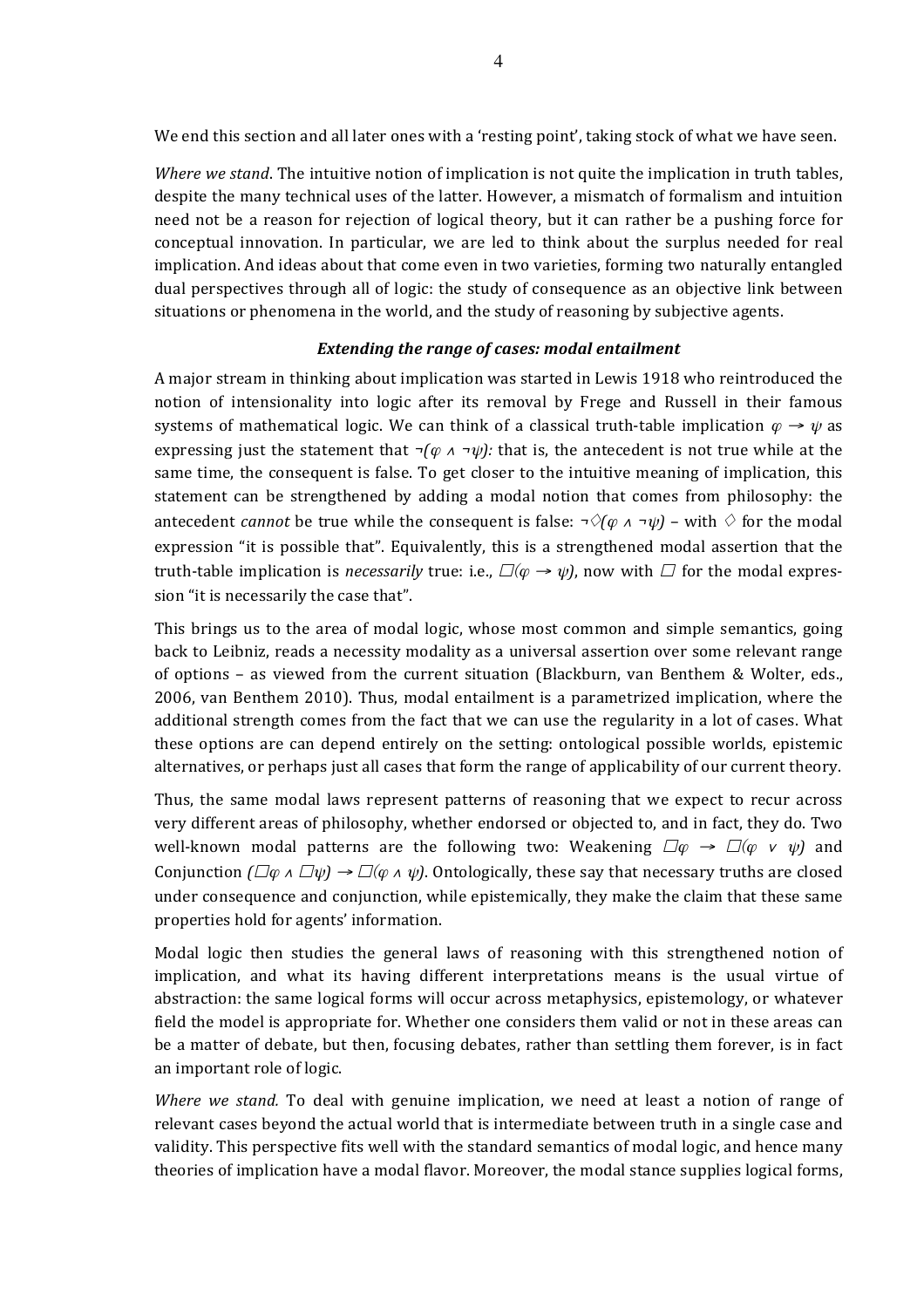that is, possible patterns of reasoning with implication that works across, and sometimes reveals analogies between what are usually considered quite different areas of philosophy.

### *Logical properties of implication*

But we have already seen in our story that logic does not come with one single methodology toward its objects of study. In the preceding section we have proceeded semantically, reading an implication across a range of objects in some semantic model, representing some relevant part of reality in the reasoning practice under study. In this manner, the philosophically relevant question to ask is whether the sort of models one proposes faithfully represents some philosophical intuition, or more down to earth, some conceptual view. But one can also proceed differently, and thinks in terms of axioms or *postulates*: global properties, or rules as such, that any notion of implication, no matter how defined semantically, should satisfy.

Here are a few properties that many people have considered typical for implication. The first is that any proposition implies itself ('reflexivity'):  $\varphi \rightarrow \varphi$ . The second is an automatic chaining of consequences ('transitivity'):  $\varphi \to \psi$  and  $\psi \to \chi$  imply that  $\varphi \to \chi$ . The third property says that adding premises cannot cancel earlier conclusions ('monotonicity'):  $\varphi \rightarrow \psi$  implies  $(\varphi \land \chi)$  $\rightarrow \psi$ . Once we have these general properties about what one might call the 'transmission process' of valid deduction, we can derive further ones purely combinatorially, supplementing informational inspection of semantic models with purely formal proof steps.

These properties look innocent, but they are strong. It can be proved (Scott 1971) that any abstract relation between propositions satisfying reflexivity, transitivity, and monotonicity can be represented as implication in the earlier semantic sense, where  $\varphi \rightarrow \psi$  says that all  $\varphi$ situations are  $\psi$ -situations. Van Benthem 1996A has many such 'representation theorems' for different sets of constraints on implication relations. But for us here, technical details do not matter, and the main points to note are the following three general observations.

The first point is that we can develop logical intuitions both in a semantic and in a postulational manner, and indeed, both methods are found at the interface of logic and philosophy. The second point is that these two approaches, semantic and syntactic, can be in harmony, witness the result just noted – which is really just a very special case of what a logician would call a 'completeness theorem'. Finally, as a smaller point, the above tells us that any notion of implication that truly wants to generalize from the semantic picture given so far will have to drop at least one of the three stated intuitions. Soon we shall see how this is precisely what has happened in the history of the field.

We conclude by observing that, in cognitive practice, both perspectives play together. When solving a problem, we usually both form a mental picture of the situation, closer to a model for the particular situation at issue, but also appeal to general rules, at least, when we know them about the general domain of cases that our problem belongs to. This interplay seems to have some clear cognitive value qua efficiency, though the balance is ill-understood.

*Where* we stand. Implication can be studied from two stances that occur throughout logic: providing semantic models for what implications mean, or listing broad postulates on how implications function in proof. These are not conflicting methodologies, since the postulates may constrain the choice of a semantics that validates them, and more generally, the two stances provide two footholds for developing philosophical intuitions about many subjects.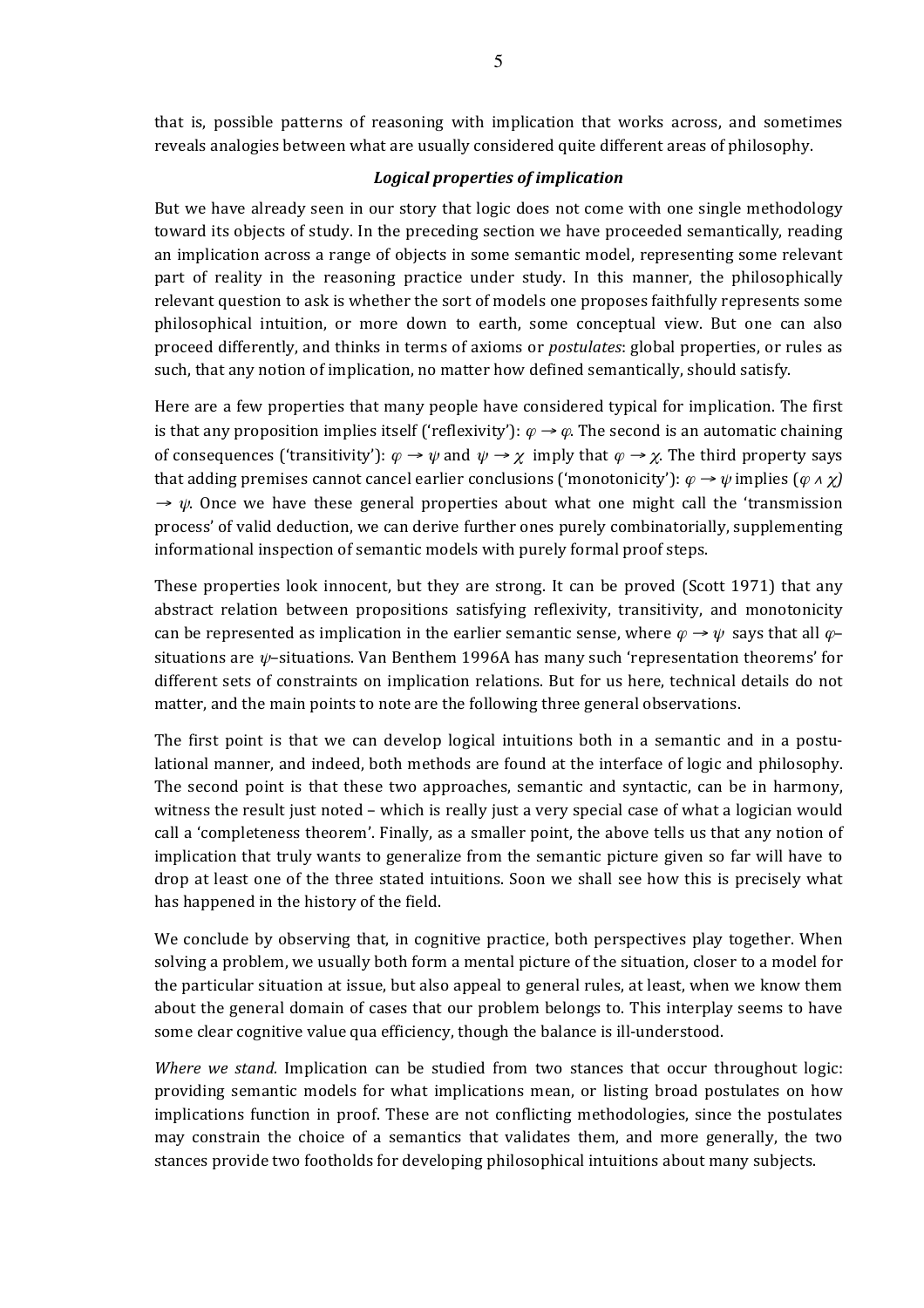#### *Extended alternatives: counterfactuals and scientific explanation*

A next crucial step in modern theories of implication was taken not inside logic itself, but in the philosophy of science. When thinking about what makes a statement in a scientific theory 'law-like' rather than a mere generalization from observed cases, philosophers such as Goodman 1947 noted that there seems to be a further modal force to a genuine law, that goes beyond what is to what could be or what might have been. If I explain the falling to the ground of the cup that I dropped by invoking the law of gravity, I am not merely saying that all objects in this world happen to fall to the earth. I seem to be saying that, even if I had dropped something else like my saucer (which I did not), it, too, would have fallen to the ground. The law even works in a sort of neighborhood of the actual world that did not come about.

This observation led to the study of so-called 'counterfactual conditionals' of the syntactic form "if  $\varphi$  had been the case, then  $\psi$  would have been the case", where we know the antecedent to be false, and are yet we are saying something obviously significant. It is strong conditionals like this that drive scientific explanations, but just as well, our common sense justifications in daily life of what we choose to do ("otherwise, this or that bad consequence would have occurred").  $3$  Note how this moves the range of relevant cases for an implication from hypothetical, but usually consistent ones to cases that can even turn out demonstrably false. 4

More generally, there is a connection here with the influential 'deductive-nomological account' of *scientific explanation* proposed by Hempel & Oppenheim in the 1950s (cf. Hempel 1965). We have a scientific theory *T* and an observed fact *E*. We now formulate a hypothesis *H* and show that, given *T*, *H* implies *E* 'under normal circumstances'. This may be viewed as a generalized implication with a finer description of all aspects that are in play: antecedent facts, but also general regularities. The resulting schema of reasoning is reminiscent of Peirce's notion of abduction, but also of an 'argument schema' in the argumentation theory of Toulmin 1958. <sup>5</sup> There is a consequent *E*, an antecedent *H*, and a background theory *T*, and the force of the implication from *H* to *E* is only across a range of 'normal cases', determining the force of the implication. Thus, it was philosophers of science who opened up a much richer view of what implication and consequence involve. For a study of explanation schemas from the philosophy of science in terms of logic, see van Benthem 1996B, Aliseda-Llera 2006.

*Where* we stand. Major new ideas in logic can also be triggered by developments in other fields. The philosophy of science is a case in point for the study of conditionals: it introduced seminal new notions such as counterfactuals, and the importance of a restriction to 'normal cases', as well as a sensitivity to the range of reasoning activities, with explanation as a paradigmatic example. More generally, major intellectual figures in the  $19<sup>th</sup>$  and  $20<sup>th</sup>$  century still cannot be classified very precisely as being either a logician or a philosopher of science, witness important authors like Bolzano, Mill, Peirce, or Carnap, many of whose works are an inextricable mixture of both.<sup>6</sup>

<sup>&</sup>lt;sup>3</sup> The study of 'dispositional predicates' in Carnap 1967 ("this glass is brittle", meaning it would break if hit, even if it never does get hit in the course of history) points in the same counterfactual direction.

<sup>&</sup>lt;sup>4</sup> This move does not take us outside of the realm of logical reasoning. The same occurs, of course, when giving a piece of hypothetical reasoning that establishes some conclusion by a reductio ad absurdum.

More can be said about the Toulmin connection: it also concerned the dynamics to be discussed later, in Toulmin's case, the role of 'formalities' in proper juridical reasoning procedure.

 $6$  The fields of logic and philosophy of science have been closer and then again further apart over the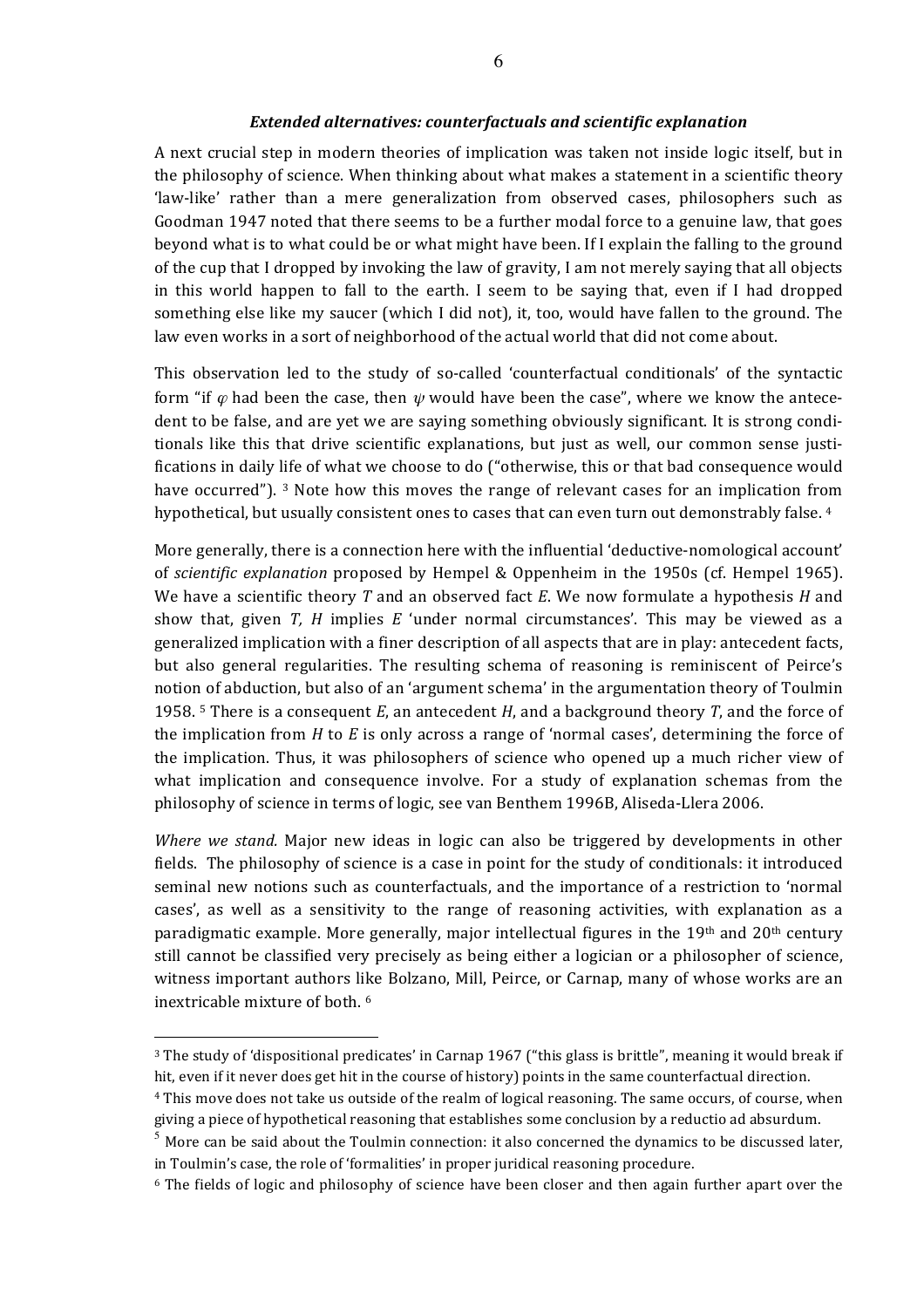#### *Conditional logic: from 'all' to only 'the best'*

In the late 1960s, counterfactuals inspired a new treatment of implication in philosophical logic, with a crucial new feature beyond a mere range of relevant possibilities. Lewis 1973 and Stalnaker 1968 introduced a comparative *ordering* of worlds (often thought of as 'relative similarity' between worlds) so that it makes sense to talk of the closest worlds to a given world *s*: those leaving as many things as possible normal from the standpoint of *s*. A counterfactual implication  $\varphi \to \psi$  is then true in world *s* if, in all worlds *closest* or 'most similar' to *s* where  $\varphi$  holds,  $\psi$  holds as well. <sup>7</sup>

The logic of counterfactuals deviates considerably from the earlier simple classical entailment approach. While reflexivity remains valid, both transitivity and monotonicity fail. For instance, closest worlds among the worlds where a conjunction  $\varphi \land \psi$  holds need not all be closest worlds where  $\varphi$  holds. However, this does not mean that no valid reasoning principles hold for conditionals generalized in this way. In fact, there are complete axiom systems for conditional logics with varying assumptions on the comparative order (see Lewis 1973 and its large follow-up literature), and even, as in modal logic, the basic conditional logic is decidable.

One interesting fork of the road should be noted here. The subsequent study of counterfactuals has largely moved away from the philosophy of science, and ideas from the above similarity semantics became very influential in the study of conditional expressions in natural language, of which there are quite a few (from 'counterfactual' to 'indicative'). Many innovative ideas in later years came from papers in the area of linguistic semantics, such as the analysis of the meaning of the verbs 'want' and 'desire', important drivers of our actions, by Stalnaker (see Heim 1992 for an influential version) that mixes agents' preferences and beliefs in a conditional-like manner. The same mixture of influences from both philosophy and linguistics was characteristic for many areas of philosophical logic in the 1970s, and it has persisted until the present day. 8

In particular, the idea that we are not looking at *all* a priori options in the current range, but only at *the best* options as defined by some ordering (closest, or otherwise most relevant or desirable worlds) has emerged independently in many fields of philosophical logic. A particular instance where 'best' really means best is *deontic logic*, the formal study of reasoning about obligations, permissions, commitments and norms. Hansson 1969 is an early treatment of deontic logic based on relative betterness order of worlds, where we must try to realize those things  $\varphi$  that are true in the normatively best worlds (an obligation  $O\varphi$ ). Here, as in conditional logic, the total deontic betterness order also allows for 'conditional obligations'  $O^{\psi}\varphi$  with an antecedent  $\psi$ . For instance, given circumstances that in themselves might not be morally optimal but just happen to hold, even murderers still have moral obligations, Chisholm 1963. Deontic logic is also closely related to *preference logic* (Hanson 2001, Liu 2011), and indeed, concentrating on the best options, either in an absolute or a conditional sense, is standard in fields such as decision theory.

course of the 20<sup>th</sup> century, but they recently joined forces again in `mathematical philosophy'.

<sup>7</sup> There are some complications with lifting this truth condition to work well on infinite models, but these can be solved in various ways, and hence the issue of infinite models will be ignored in what follows.

<sup>&</sup>lt;sup>8</sup> For a broad survey of non-monotonic reasoning in the field of linguistics, see Thomason 1997.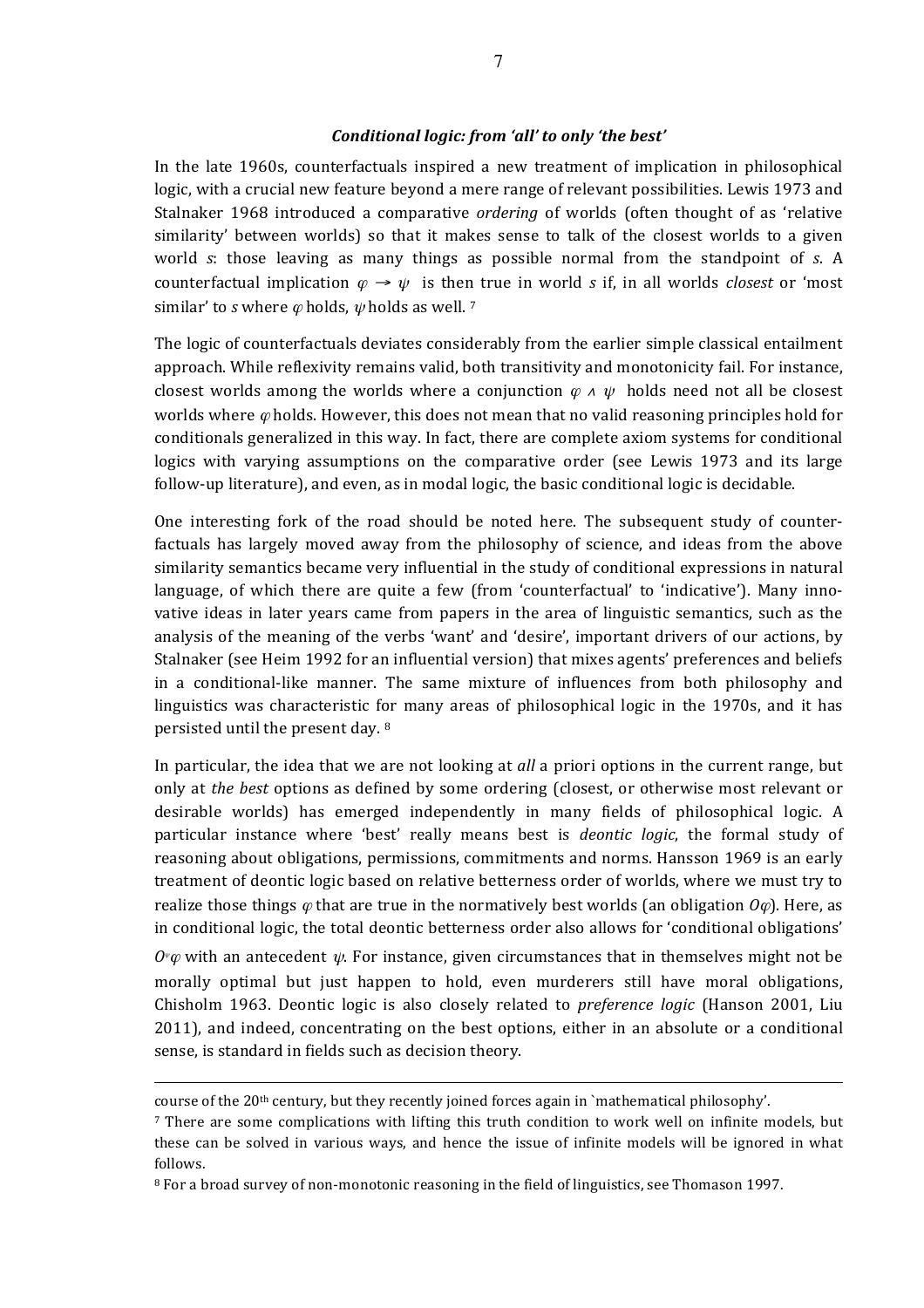This idea is not peculiar to logic of course: 'optimization' as maximization along some ordering lies at the heart of mathematical fields such as decision theory for rational agents, but even at that of natural sciences (witness shortest-path explanations of physical phenomena).

*Where* we stand. Formal systems of conditional logic can be designed for philosophical intuitions about maximal or closest worlds to be considered when evaluating an implication. Complete logics can be found for such notions just as for classical mathematical logics, and hence the standard mathematical methodology of logic has much further reach than may have been thought. What we see at the same time is that deviating from the standard laws of classical logic does not mean 'no logic', but 'more logic'. This fits with the richness of conditional expressions in natural language, which have continued to inspire work in the philosophy of language until today.

We will pursue one example of these ordering and maximality ideas inside philosophy, where an interesting parallel development took place in the 1970s and 1980s whose similarities with the above may not have been highlighted enough until recently. After that, we will move to concurrent developments in computer science, the other main track where the above ideas have taken hold.

## *Knowledge as robustness and tracking*

As we noted, one of the striking phenomena in the intellectual history we are tracing here is the emergence of similar ideas in different fields of philosophy. Moving from considering all alternatives to special relevant sets of these has also been a conspicuous feature of models for knowledge in epistemology. In the original modal approach to knowledge of Hintikka 1962, knowing that  $\varphi$  meant that  $\varphi$  is true in all worlds that belong to the epistemic range of the agent. But this has several undesirable consequences, such as the automatic closure of knowledge under deduction:  $K\varphi$  and  $K(\varphi \rightarrow \psi)$  imply  $K\psi$ , a principle that has been questioned by philosophers from many points of view. One may see this as an unwarranted assumption of 'logical omniscience' giving agents the fruits of deduction for free. But also, even for 'ideally astute agents' that are perfect reasoners, given that skeptics may come up with new scenarios all the time, ranges of epistemic alternatives may be open-ended and impossible to manage. How do I rule out that I am a brain in a vat, or that everything that happens to me is a theatre show arranged by some malevolent demon?

Dretske 1970 proposed an alternative account where knowledge of  $\varphi$  means that we have ruled out all *relevant alternatives* to  $\varphi$ . What these relevant alternatives are may depend on context, on the agents doing the knowing, or on the structure of the known proposition  $\varphi$ . Later versions of this theory have involved comparative order again: relevance means being maximal in some ordering of worlds or possibilities according to their 'relative importance'. Moreover, Nozick 1981 added the important further idea of *tracking* where knowing that  $\varphi$ means that  $\varphi$  is true, we believe that  $\varphi$ , but we are also well-attuned in the sense that if  $\varphi$  had been false we would not have believed that  $\varphi$  (or even believed that not- $\varphi$ ), plus some similar assumptions of 'robustness' across situations. By now, there is a whole spectrum of such epistemological views of knowledge.

Relevant alternatives theories or tracking theories of knowledge (and its companion notion of belief) have been studied extensively in Holliday 2012, which brings to light similarities with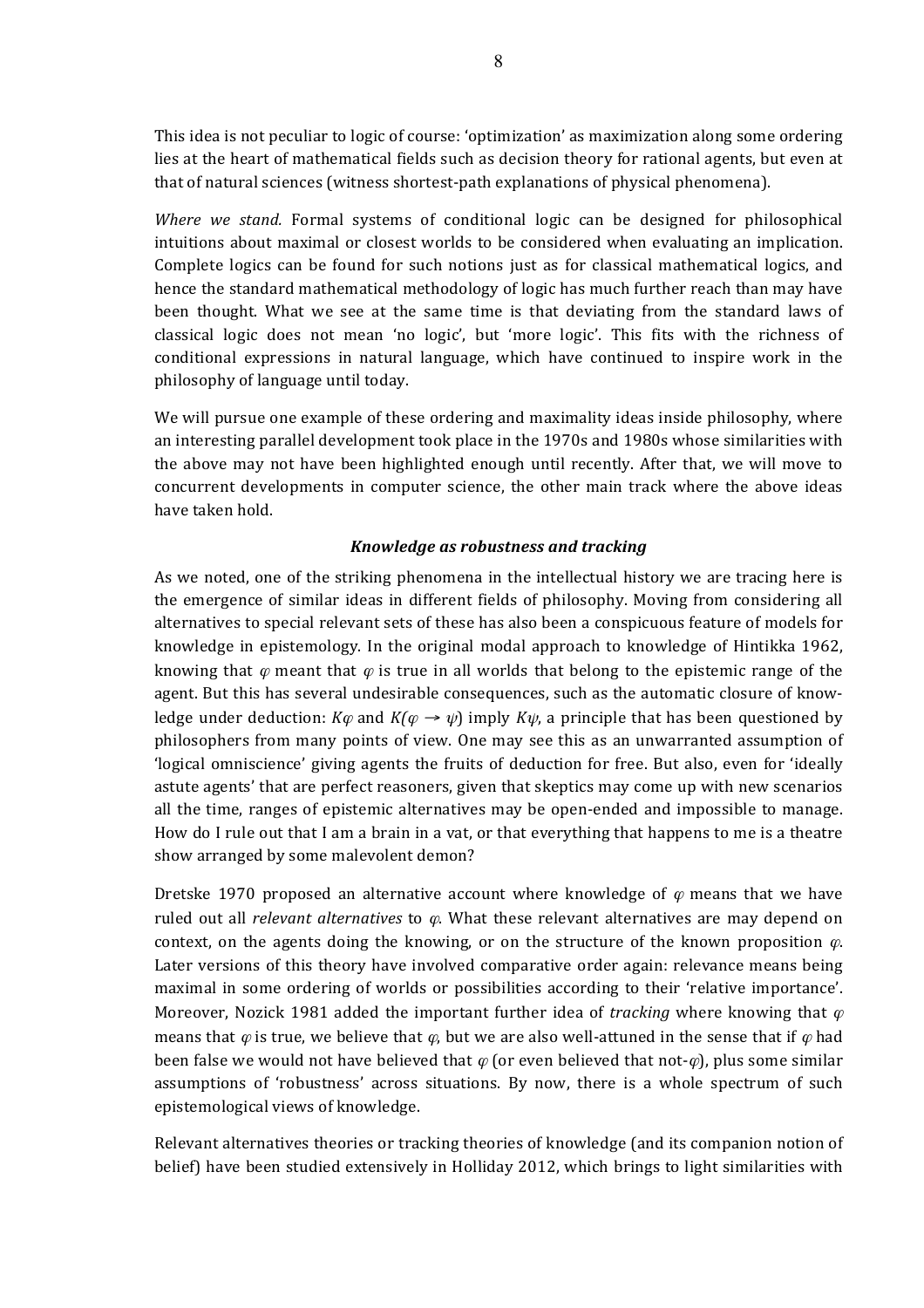conditional logics, as well as striking formal analogies between relevant-alternatives and tracking accounts. The upshot of this body of work for our current story is this. Again we see how ideas from the study of implication: a range of options, and maximizing along some ordering, pervade some of the key notions of one more area of philosophy, help formulate them in new ways, and as a result, help make different epistemological positions comparable, and some-times even inter-translatable.

The above is largely a semantic account of knowledge. However, there is also a more prooftheoretic account in terms of intuitions that philosophers have about inference with knowledge. This approach via accepting or rejecting inferential properties called 'epistemic closure properties', such as  $K\varphi \to K(\varphi \lor \psi)$ , or  $(K\varphi \land K\psi) \to K(\varphi \land \psi)$ , is a proof-theoretic alternative to the semantic interface with logic.  $910$ 

*Where* we stand. We have seen one more, perhaps surprising, parallel development toward ordered-range semantics in another area of philosophy during the 1970s, this time, in relevant-alternatives theories in epistemology. Logic may have served here as a messenger of similar ideas elsewhere, facilitating the flow of ideas from one field to another. At the same time, the continuing formal analogies across subfields like philosophy of science, philosophy of language, deontic logic, and epistemology show logic in another useful role: as a force toward the methodological unity of philosophy.

## Artificial intelligence and non-monotonic reasoning

Still roughly in the same time period, around 1980, philosophy and linguistics were joined by another interface for theorizing about reasoning, namely, computer science. In particular, by the end of the 1970s, researchers in Artificial Intelligence started studying styles of reasoning that would fit the design of programs or machines that can solve significant puzzles, as a pilot for complex decision or planning problems. As people realized, making such machines perfect mathematical reasoners with classical logic would be infeasible for reasons of high computational complexity, and also, it would also ignore a major available source of information, namely, the subtle and often quite effective reasoning strategies that humans have when dealing with solving problems and engaging in planning in practice.

Reflecting on these practices, McCarthy 1980 proposed 'circumscription', a form of reasoning where agents only look at smallest or otherwise most relevant models for a set of premises defining the task at hand. They can then draw conclusions that are true in all such models, saving on a costly survey of vast spaces of options. Stated in different terms, by looking at such small models, circumscriptive agents capitalize on their current ignorance of exceptions: what they do not know does not exist.

Circumscription is a new form of inference that does not obey all classical structural rules. In particular, it is *non-monotonic*: learning new premises may change the set of minimal models. But this is exactly what we also saw with conditional logic in philosophy – and this analogy

 $9$  There are interesting similarities between the discussion of closure principles in modern epistemology and those of the earlier structural rules in conditional logic, that remain to be explored in full.

 $10$  Monotonicity may fail for knowledge when we weaken a current knowledge claim with new (and irrelevant) propositional material: this is reminiscent of Bolzano's insistence, to be mentioned later, on relevance as a key characteristic of philosophical reasoning.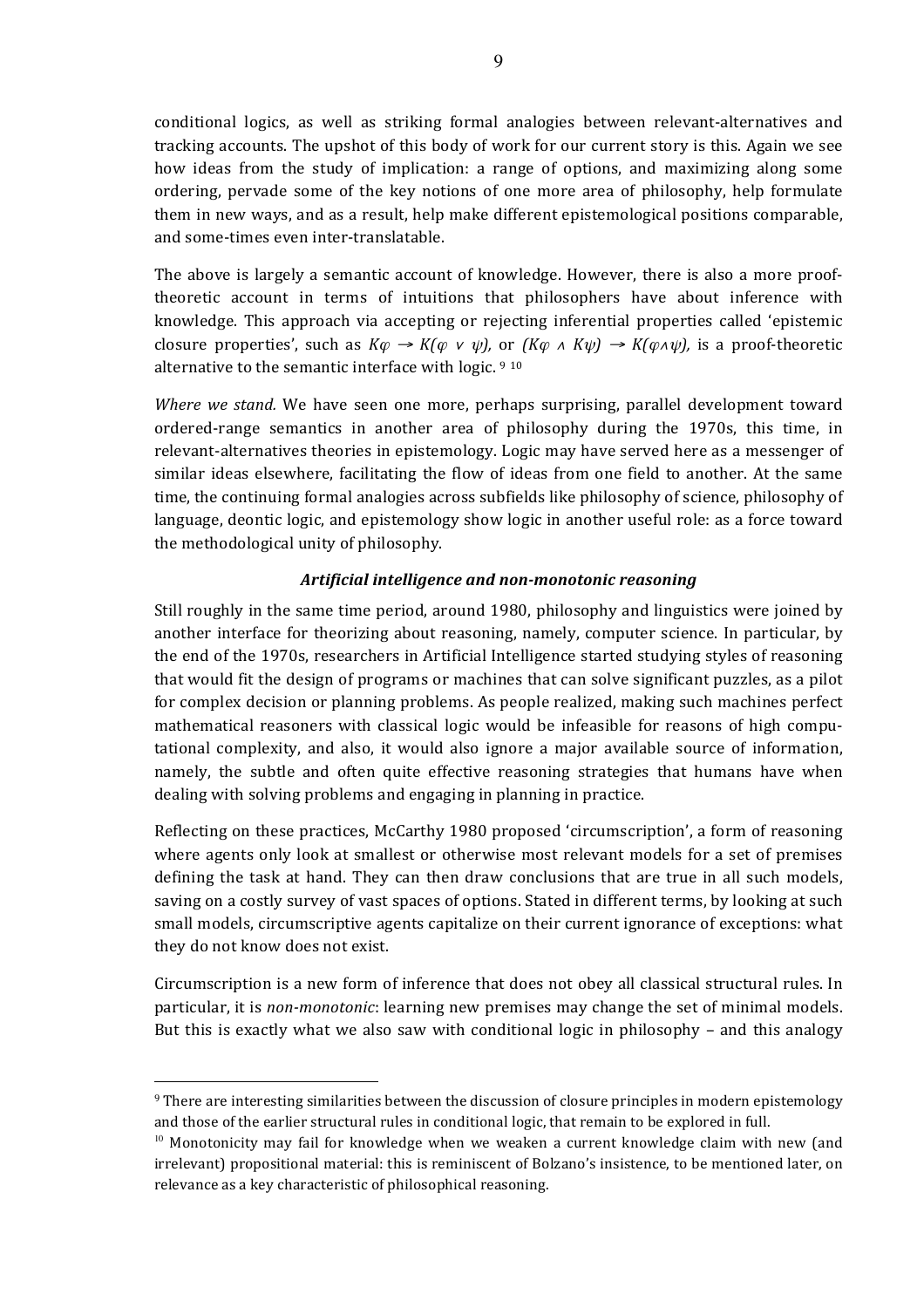should not come as a surprise. As has been said on the basis of many examples (cf. van Benthem 1990), 'Artificial Intelligence is a continuation of philosophy by other means'. The technical connection between circumscription and other AI techniques in reasoning for planning and problem solving was clarified in Shoham 1988, which showed how the underlying pattern for circumscriptive inference is maximization along an ordering of abstract preference between models. This of course is exactly what we have seen in other settings above.

Since the 1980s, these ideas have coalesced into the area of *non-monotonic logic* which encompasses a vast array of reasoning styles, from problem solving to the practical default inferences we all draw when interpreting a situation, or planning the stream of actions that constitute our working day. Of course, many more ideas have gone into the modeling of default reasoning than we can survey here: two recommended sources are Veltman 1996 and Horty 2012.

What Artificial Intelligence, and in recent years also the study of 'agents' in ordinary computer science, added in this mix was not so much the practical benefit of building reasoning expert systems (though such practical benefits are not to be disdained), but rather a sense of the importance of how we represent the information at hand, the computational complexity of the ensuing reasoning tasks, and philosophically perhaps more important, a systematic awareness of the *nature* of the *agents*, the epistemic subjects if you wish, that have to do the reasoning.

*Where we stand.* Artificial Intelligence and computer science added new impetus to the study of consequence and reasoning around 1980, and injected new ideas into their study: such as task-dependence, computational process structure, complexity, and in the end, agency.

# *Varieties of reasoning: Bolzano, Peirce, and logical pluralism*

While our story of implication has moved steadily from the 1950s to the 1980s, it is time for a historical flashback to at least a century earlier. The work from the eighties that we discussed introduced the idea that there are different styles of reasoning, each with their own logical laws, appropriate to some specific area of application. And we do not even have to think of computers only when making that observation. Other well-established reasoning styles with their own peculiarities arise in professional practices such as the law (Prakken 1997). Yet further instances of task-dependence can be found in the empirical psychology of reasoning (Wason & Johnson-Laird 1972).  $11$ 

But this variety of reasoning styles is not just a modern interest. It goes right back to the work of some great innovating logicians in the 19th century whose influence is still felt today. Bolzano 1837, the original source of the modern semantic notion of validity, saw the task of logic as charting the natural reasoning styles that humans have available. For Bolzano, these styles included general purpose inference, but also mathematical and probabilistic reasoning, while he accorded a special place to philosophical reasoning, that he thought needed to satisfy the strictest standards of all in its insistence on 'relevant' trains of thought.  $12$  But beyond this pluralistic view in itself, Bolzano also noted that different styles of reasoning may satisfy

 $11$  The issue of what actually guides chains of inferences has come up recently in cognitive science, and one answer is that acts of inference are always triggered by decision problems: see Icard 2014 who connects these issues with the foundations of probability, scientific methodology, and decision theory.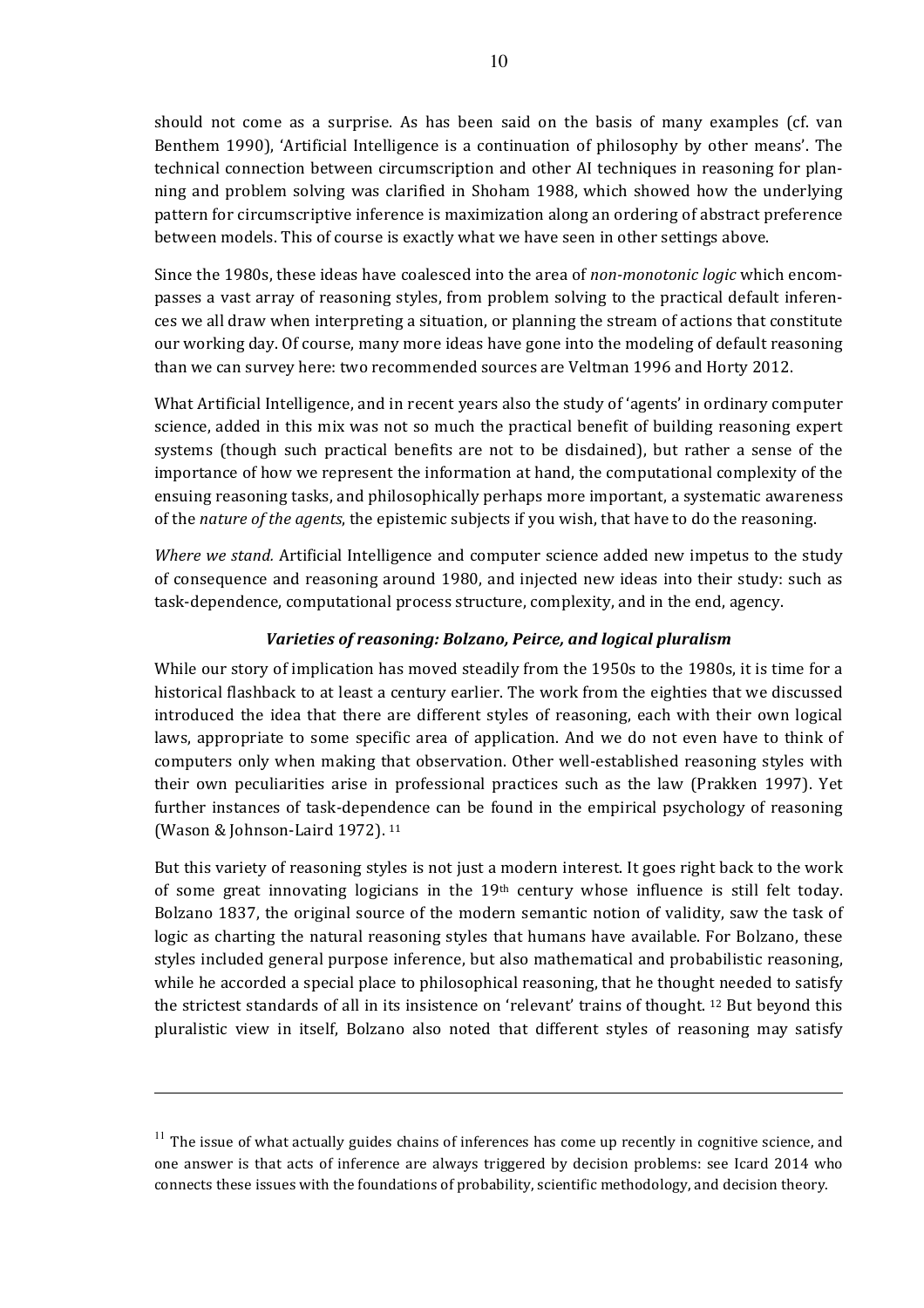different formal properties, in modern terms he was concerned with structural rules (and their entanglement with the language of forms that inferences are couched in) – something with which he was almost two centuries ahead of his time.

Another major source for logic viewed as a science of natural reasoning styles is C.S. Peirce, a contemporary of Frege, co-discoverer of predicate logic, co-founder of algebraic logic, but also a great philosopher with a broad range of interests.  $^{13}$  Especially influential, right until today, has been Peirce's division of reasoning into three main categories: 'deductive', 'inductive', and 'abductive'. In particular, abduction as inference to the best explanation is still a live subject in argumentation theory, logic, artificial intelligence, and even linguistics and cognitive science.

It has taken a while before variety of reasoning styles and their different formal properties became an accepted topic for philosophers to ponder, but this emancipation has taken place in the program of 'logical pluralism'.  $14$  While some versions of logical pluralism only considers classical logic, intuitionistic logic, and relevant logic as serious contenders, i.e., mainly a few styles of reasoning known to mainstream philosophers, it is easy to see to place this in a more general setting going back to earlier parts of this paper. As Beale & Restal 2006 emphasize, varieties of consequence are engendered by the set of 'cases' one takes the consequence to range over. Now, if we also analyze and then modulate what these cases depend on, we get much more variety. If the relevant cases are given absolutely, we stay close to standard conditional logics. But if the set of options can depend on the content of the antecedent proposition, or even the consequent proposition, then many more options arise, and a broad spectrum of reasoning styles emerges.

*Where we stand.* Variety of reasoning styles was a major theme in 19<sup>th</sup> century logic. It disappeared for a while in the mathematical phase of Frege and his successors, where classical implication was the norm, with a little ecological niche reserved for intuitionistic logic (Troelstra & van Dalen 1988). By now, this broader pluralism toward logical reasoning styles seems a well-accepted position, as logicians broaden their territory to also study other professional practices such as the law, and actual cognitive reasoning behavior. While this may mean that some of the laws of classical implication are abandoned, what is not given up here is the mathematical methodology of modern logic, which is probably much more characteristic for the field than any one specific 'logical law'.

## *Belief revision theories*

We have suggested that logic can study various ways in which human agents can reason, against the background of the objective logical consequences that hold in the world. Philosophy and its subdisciplines themselves provided various instances of this. But this perspective does not stay here: and it raises some fundamental new perspectives on implication. A fundamental innovation was made, again, in the  $1980s$ . <sup>15</sup> If we view the absence of classical structural rules merely as danger signs, our focus is on what can go wrong. In particular, non-monotonicity means that we may have jumped to conclusions that are no

 $12$  The idea that philosophy has its own characteristic repertoire of formal reasoning patterns had also been formulated by some modern philosophers: see the various chapters of Passmore 1961.

<sup>&</sup>lt;sup>13</sup> Some essential writings from his immense oeuvre can be found in the anthology Peirce 1992.

 $14$  This program goes back to Restal 2000, where structural rules for logical systems are a crucial engine powering deduction that can be modulated for various reasons, having to do with inferential sources.

<sup>&</sup>lt;sup>15</sup> Precursors include Weinberger 1965 on logical patterns in reasoning with contradictions.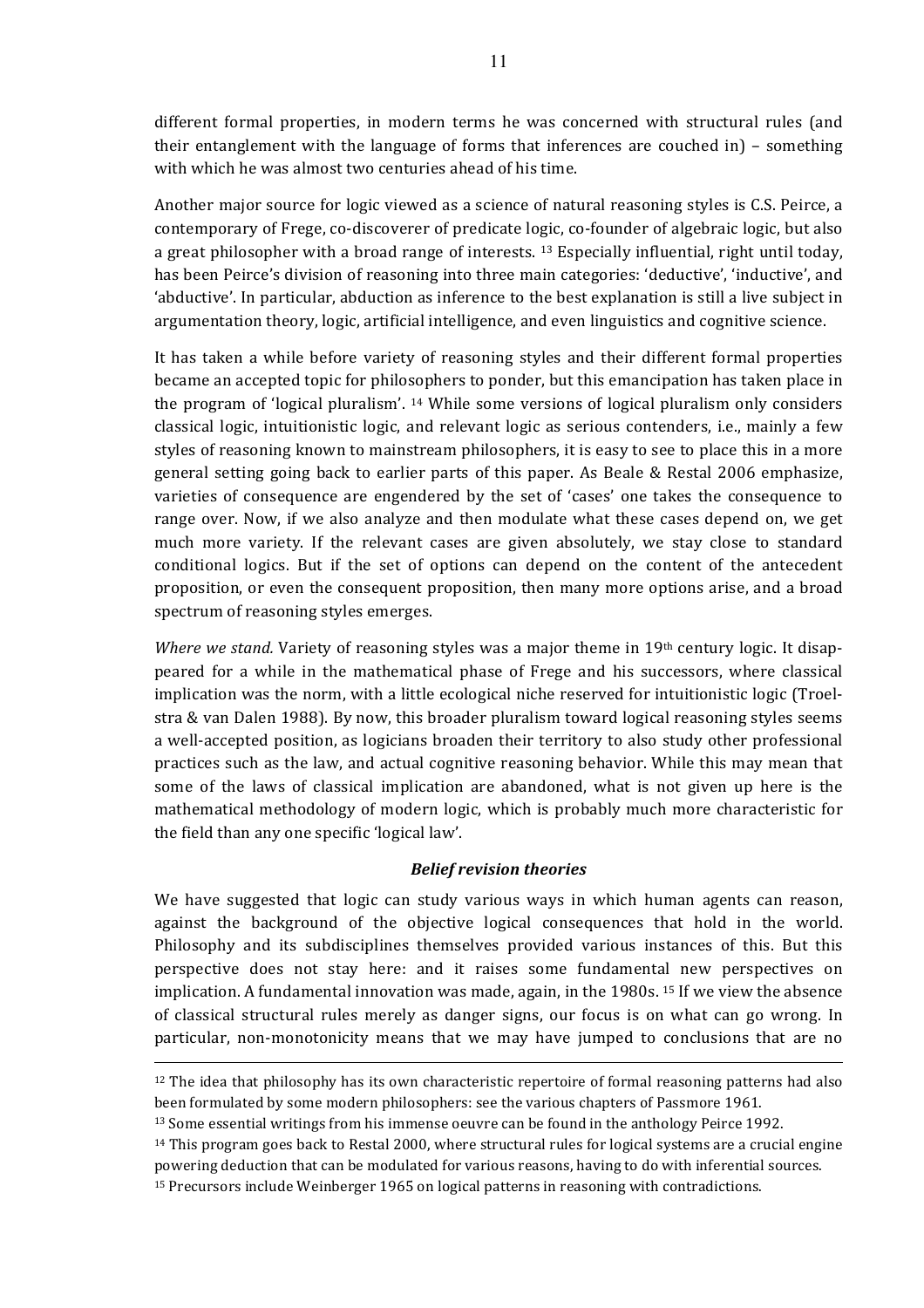longer supported by new evidence that we received. But if we just view a reasoning practice in terms of its admissible or inadmissible inferences (admittedly, the way many philosophers think), we ignore a crucial feature. Dangerous forms of inference can be highly successful because there is another human capacity that goes hand in hand with inference, namely, a talent for *correction*, which consists in revising our former conclusions or beliefs when they are contradicted by new incoming information.

While learning by trial and error had already been a major ingredient in some areas of the philosophy of science (Popper 2002), informational actions as such only became a major explicit topic in philosophical work in Alchourron, Gaerdenfors & Makinson (cf. Gaerdenfors 1987), inspired by epistemology and philosophy of science, and partly also by the study of juridical reasoning. In this so-called 'belief revision theory', acts of update, retraction and revision are axiomatized in postulational style, while matching semantic models picturing belief changes were proposed in Grove 1988. Now, we see how reasoning is viewed as a process of forming beliefs, where beliefs can be shown wrong by new incoming information, and have to be retracted.

Not surprisingly, these developments turned out related again to models for conditional logic and nonmonotonic logic, but now used in more radical manners, as a record of what agents currently believe, a record that can change as it gets updated by new information and matching acts of self-correction. By now there is a convergent field of nonmonotonic logic and belief revision theory, where contributions come from philosophy, computer science, but also from quite different areas such as economics and cognitive science. This paradigm has absorbed insights from many disciplines, and it has become a sort of standard for logical approaches to practical reasoning. For a state of the art, see Gärdenfors  $\&$  Rott 1995, Rott 2001. The field is still expanding: e.g., Kelly 2014 gives a new bridge to longer-term processes of inquiry in learning theory in epistemology.

*Where* we stand. Reasoning styles are performed by agents, and these agents have a much broader repertoire of epistemic acts of inference, update, correction, and learning. This repertoire lends itself to logical and philosophical study – and thus, the eventual true story of implication may well be one that should include both inference and learning from errors.

# *Agent dynamics of information and belief*

The preceding can be taken one step further, which will also be the last step in the story of this paper. If we see the study of implication as lying in between objective truths and dependencies in nature and reasoning styles of subjective agents, then our conception of logic may well change. What we want to understand now is the total structure of information-processing agents, and what are relevant acts and events here needs to be approached with an open mind (Barwise & Perry 1983, van Benthem 2011). So, what are the basic epistemic actions, and how do agents stay attuned to objective information in the world? Van Benthem 2011 cites an old Chinese example from Moist logic (Liu, Seligman  $&$  Zhai, eds., forthcoming), where information comes from three sources, that can be viewed as communication, experience, and demonstration. But many others can be found if one really starts looking at cues from cognitive practice. One basic point to note here is that this richer repertoire of action still satisfies logical laws, and hence we can use the tools of logic to also bring out the abstract principles governing observation, questions, acts of revision, and many others, leading to a general theory of 'information dynamics.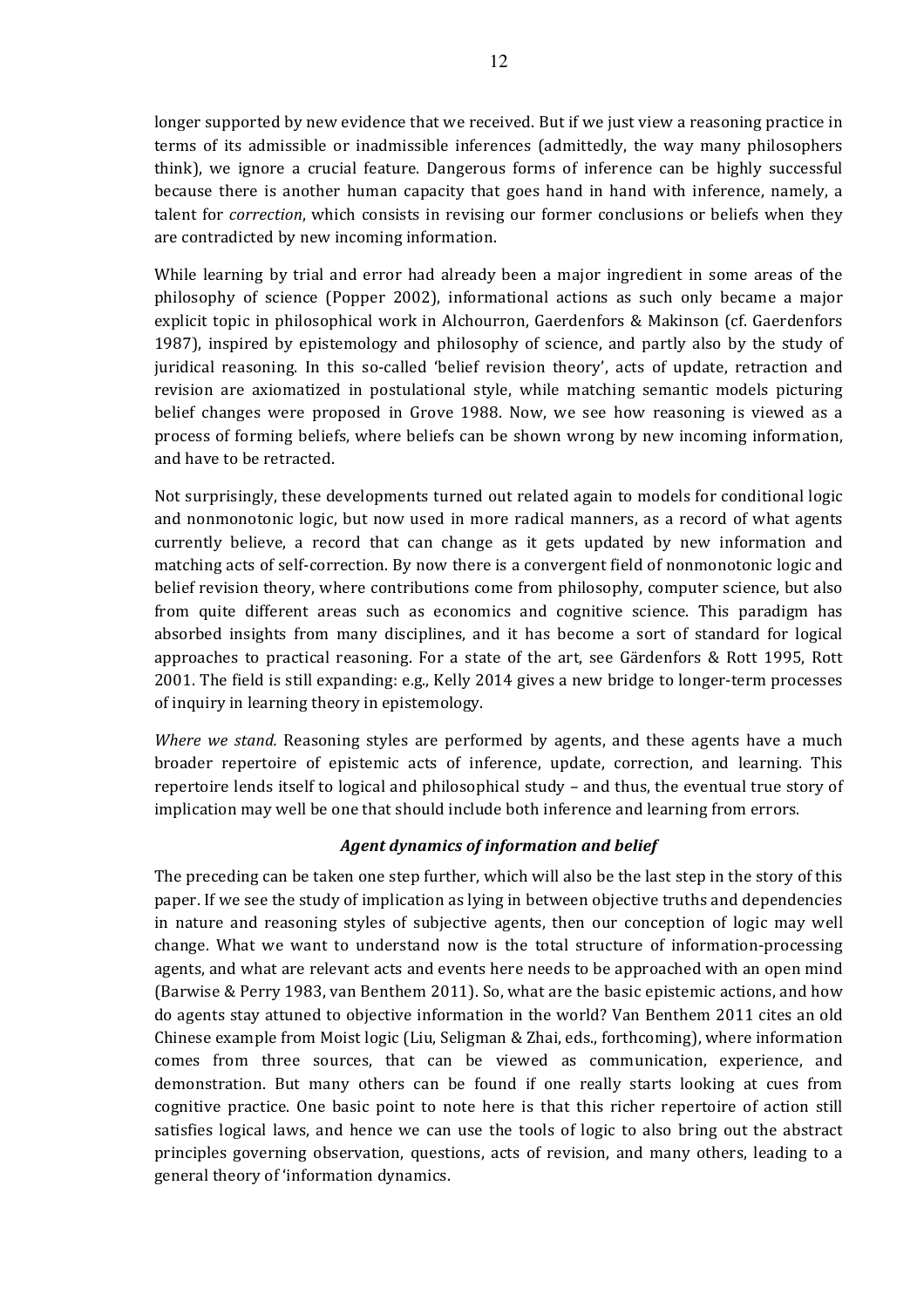We will not survey this movement in this paper, except for noting a few things. First, the richer the repertoire of informational events and actions, the richer the repertoire of attitudes that agents can have: belief and knowledge are well-known examples, but many other cognitively relevant attitudes have been emerging in recent work in formal epistemology and philosophy of language, including various forms of discourse commitment, preference, and intention. In particular, in this setting, inference is just one talent that human agents have, attuned to just one sort of information in a broad spectrum of varieties of information that are relevant to logic (van Benthem & Martinez 2008). Indeed, explicit inference seems related to raising awareness or attention to particular facts that agents already knew implicitly (van Benthem  $\&$ Velazquez-Quesada 2011). 

Viewed in this way, it may look as if our emphasis on implication and consequence has been just a small corner of the total world of logic and philosophy. But viewed in another way, we are still at the heart of things. Even other information-producing acts such as observation or communication, obey laws, and stating these laws and probing what follows from them is again an exercise of our logical reasoning abilities. Nevertheless, the introduction of a wider repertoire of epistemic acts also may have consequences for how we study implication and consequence. For instance, one now gets options in studying the non-standard nonmonotonic reasoning styles introduced earlier. One might also view a nonmonotonic inference as an act of belief formation, and then decompose what used to be nonmonotonic inference with a nonclassical logic into a theory of acts of belief revision on top of a standard classical logic (van Benthem 2011). And this is just one instance of modern perspectives. Current views of inference also bring in the role of *decisions* and *planning* (van Lambalgen & Stenning 2008, Icard 2014), and from there, it just a small step to *game-theoretic* views of reasoning where strategic multi-agent interaction is essential (van Benthem 2014). All these topics go far beyond the compass of this paper, but they do illustrate where the study of implication, consequence and reasoning stands conceptually today.

*Where* we stand. Reasoning is part of a much wider repertoire of informational actions for human agents, whose process structure can be modeled and whose laws can be studied by logical techniques. The very status of implication, consequence, and inference, and how to best conceptualize them then becomes a matter of logical debate: but going beyond technicalities, also of philosophical debate. Part of that debate may also be the issue of where to locate the border line between the study of implication and consequence and that of agency in general. One wants to let a broader world enter the house of logic, one does not want to claim that logic is the study of everything.

## *Small conclusions: implication*

In this paper, we have traced a small history of implication, whose general line was a move from considering 'all cases' where the premises hold to only 'the best' cases as measured by some ordering over models or worlds. We have seen that this idea arose in many areas independently, something which we would see as a sign of stability and content, somewhat along the lines of parallel inventions in the mathematical theory of proof or computation. On the way, we noted many other features with broader methodological impact, such as the way in which semantics and proof analysis offer equally valid dual perspectives on how to study an phenomenon from a logical point of view. Next, we saw a further trend toward making the agents explicit behind implication and consequence: their reasoning styles, their further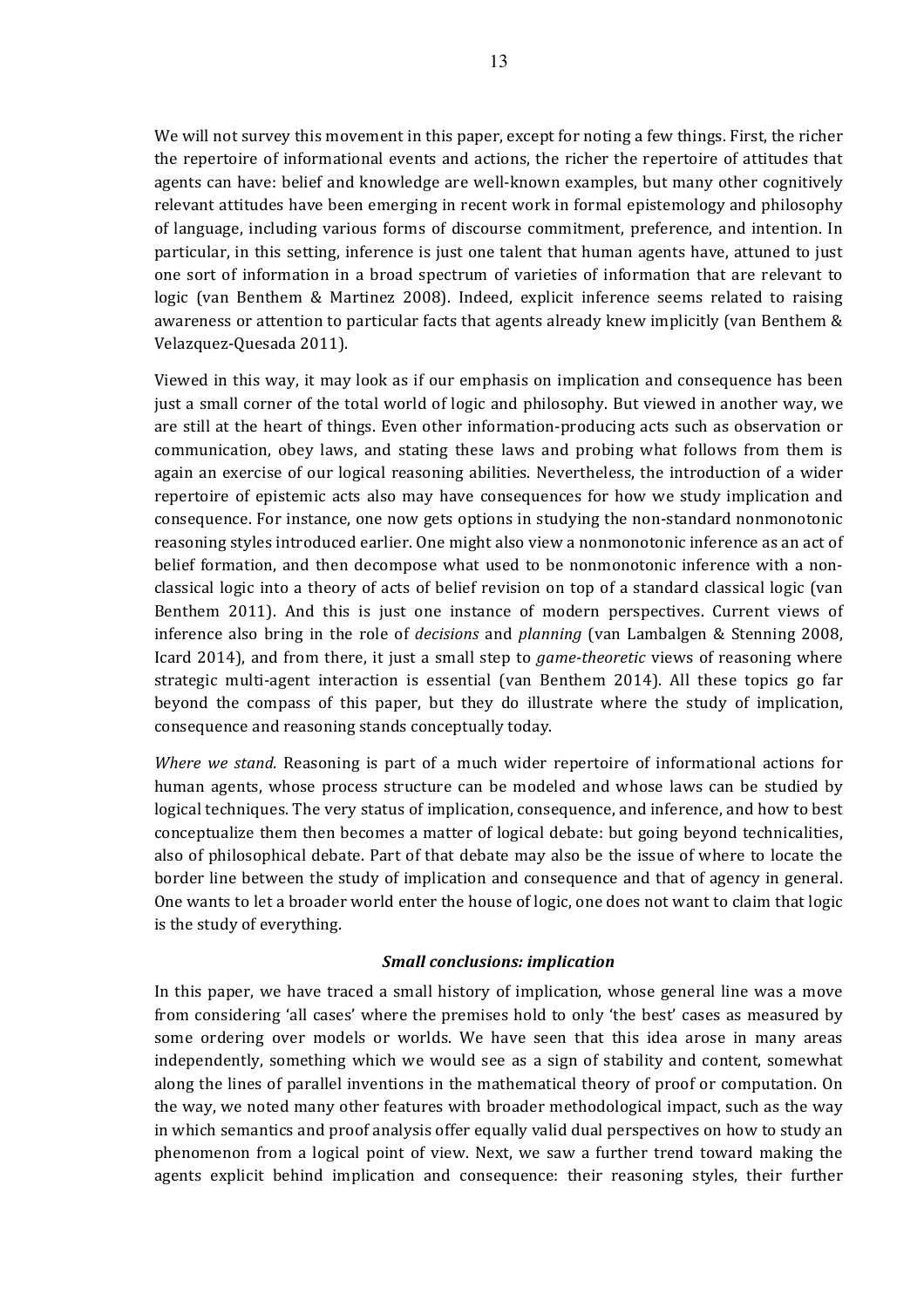abilities (e.g. for correction), in short: the nature of the reasoning subjects entered the study of reasoning. Finally, we saw how all this plays against two perennially entangled aspects in logical history: what agents do, and how nature is.

Our story is by no means complete. Further perspectives on implication that we have ignored, but that would fit in is the modern conglomerate of proof theory, construction of objects, algorithms, and computation. Likewise, there is the world of probabilistic reasoning, that connects to information theory, to the numerical qualitative boundary, and to strength of inferences. And finally, we have ignored how reasoning is not just something that takes place in a fixed given language, but rather something that plays a role in processes of language creation. Logic is not just the spinning out of what follows from given conceptual frameworks, it is also an actor in creating these.

# *Big conclusions: logic and philosophy*

Personally, I see philosophy and logic as separate fields: logic is much broader than philosophy, and philosophy is much broader than logic. But the two have been lifelong friends and allies. In this contact, logic can help to clarify philosophical views and make them precise, but at the same time, in doing so, it also enhances creativity, as abstraction is always a source of new possibilities. Logic also helps observe analogies across different fields of philosophy: as it cuts across pairs such as epistemic-ontological, facts-norms, information-action. In doing so, it offers new options for developing philosophical frameworks and positions. Finally, the congeniality also shows in that both fields often seem to be undergoing the same outside influences at the same time. Right now, for instance, there is pressure of taking the empirical facts of human cognition seriously in logic, instead of hiding timidly behind the usual normative-descriptive barrier, and likewise, there is a constant backflow of ideas into pure logic coming from applications. But the very same is true for many areas of philosophy, especially, the ones that we have mentioned in this paper.

Can a purely formal discipline like logic really deliver all of the listed benefits? As the reader may have sensed in reading this paper, there is no easy separation of descriptive content and formal tools in logic. One can influence the other – and even highly formal concerns can become very practical realities, as we saw in our discussion of Artificial Intelligence. <sup>16</sup> All this dynamic is as we also see it in the historical entanglement of technology and art: reality inspires theory, but theory also creates reality. Logic will not do all the work for philosophers, but it is a potent stimulant.

Finally, I have not made any attempt at proposing profound insights or deep mathematical theories in this paper. I mainly tried to sensitize the reader to how much is going on at the interface of logic and philosophy. This paper already brings together an impressive amount of material and references just on the theme of implication and consequence, and not even all of that theme was pursued at length here. I submit that it is time to do more of this tracking of broad ideas, try to see the total landscape that has been developing over the last decades, and only then try to draw general conclusions and make general predictions.<sup>17</sup>

<sup>&</sup>lt;sup>16</sup> Compare also the development of the modern computer out of mechanizing ideal logical reasoning.

 $17$  I refer once again to van Benthem 2006 for many further examples. Incidentally, this thematic approach would also work for interfaces between logic and other disciplines, such as mathematics, linguistics, or computer science, which have sometimes been `ideologized' too much as well.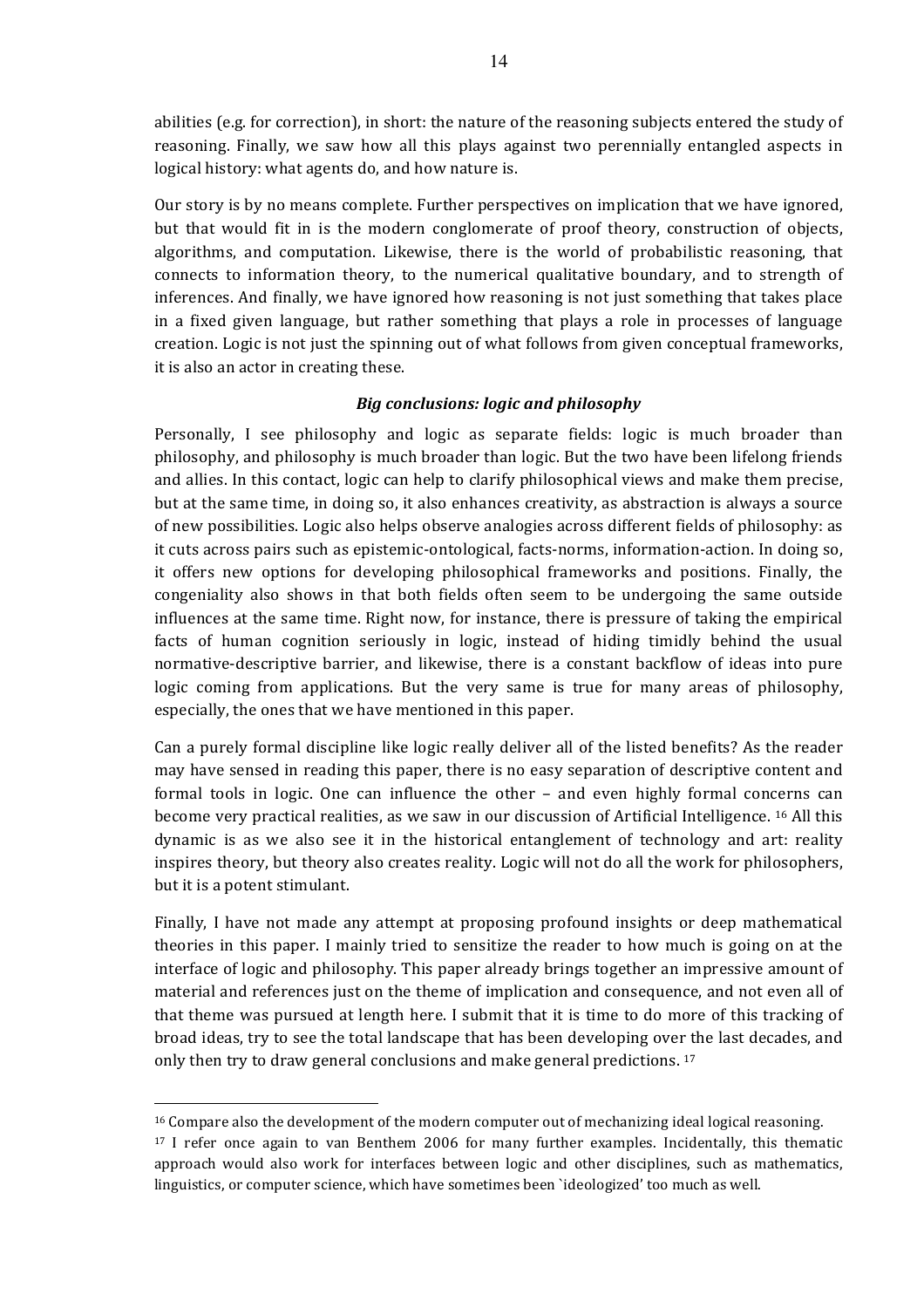#### *References*

- P. Adriaans & J. van Benthem, eds., 2008, *Handbook of the Philosophy of Information*, Elsevier Science, Amsterdam.
- A. Aliseda-Llera, 2006, *Logical Investigations Into Discovery and Explanation*, Springer Science, Dordrecht.
- J. Barwise & J. Perry, 1983, *Situations and Attitudes*, The MIT Press, Cambridge MA.
- J. Barwise & J. Seligman, 1995, *Information Flow, Logic and Distributed Systems*, Cambridge University Press, Cambridge UK.
- J.C. Beal & G. Restal, 2006, *Logical Pluralism*, Oxford University Press, Oxford.
- J. van Benthem, 1989, 'Semantic Parallels in Natural Language and Computation', in H-D Ebbinghaus et al., eds., 1989, *Logic Colloquium. Granada 1987*, North-Holland, Amsterdam, 331-375.
- J. van Benthem, 1990, Kunstmatige Intelligentie: Een Voortzetting van de Filosofie met Andere Middelen, *Algemeen Nederlands Tijdschrift voor Wijsbegeerte* 82, 83-100.
- J. van Benthem, 1996A, *Exploring Logical Dynamics*, CSLI Publications, Stanford.
- J. van Benthem, 1996B, 'Inference, Methodology and Semantics', in P. Bystrov & V. Sadofsky, eds., Philosophical Logic and Logical Philosophy, Essays in Honor of Vladimir Smirnov, Kluwer Academic Publishers, Dordrecht, 63-82.
- J. van Benthem, 2002, 'Invariance and Definability: Two faces of logical constants', in W. Sieg, R. Sommer & C. Talcott, eds., *Reflections on the Foundations of Mathematics. Essays in Honor of Sol Feferman, ASL Lecture Notes in Logic 15, 426-446.*
- J. van Benthem, 2006, Logic in Philosophy, in D. Jacquette, ed., 65–99.
- J. van Benthem, 2010, *Modal Logic for Open Minds*, CSLI Publications, Stanford University.
- J. van Benthem, 2011, *Logical Dynamics of Information and Interaction*, Cambridge University Press, Cambridge UK.
- J. van Benthem, 2014, *Logic in Games*, The MIT Press, Cambridge MA.
- J. van Benthem, 2015, 'Fanning the Flames of Reason', *Nieuw Archief voor Wiskunde*, Leiden, and *Studies in Logic*, ILC Guangzhou.
- J. van Benthem & A .Gupta, eds., 2011, *Logic and Philosophy Today*, College Publications, London.
- J. van Benthem & F. Liu, eds., 2013, *Logic Across the University: Foundations and Applications*, College Publications, London.
- J. van Benthem & M. Martinez, 2008, 'The Stories of Logic and Information', in P. Adriaans & J. van Benthem, eds., 217-280.
- J. van Benthem & F. Velazquez Quesada, 2010, 'The Dynamics of Awareness', *Synthese*  $177:1, 5-27.$
- E. W. Beth, 1959, *The Foundations of Mathematics*, North-Holland, Amsterdam.
- P. Blackburn, J. van Benthem & F. Wolter, eds., 2006, Handbook of Modal Logic, Elsevier Science, Amsterdam.
- M. Bochenski, 1961, *A History of Formal Logic*, Notre Dame University Press, Notre Dame, Indiana.
- B. Bolzano, 1837, *Wissenschaftslehre*, Seidelsche Buchhandlung, Sulzbach.
- R. Carnap, 1967, The Logical Structure of the World, The University of California Press, Berkeley CA.
- R. Chisholm, 1963, 'Contrary-to-Duty Imperatives and Deontic Logic', *Analysis*, 24: 33–36.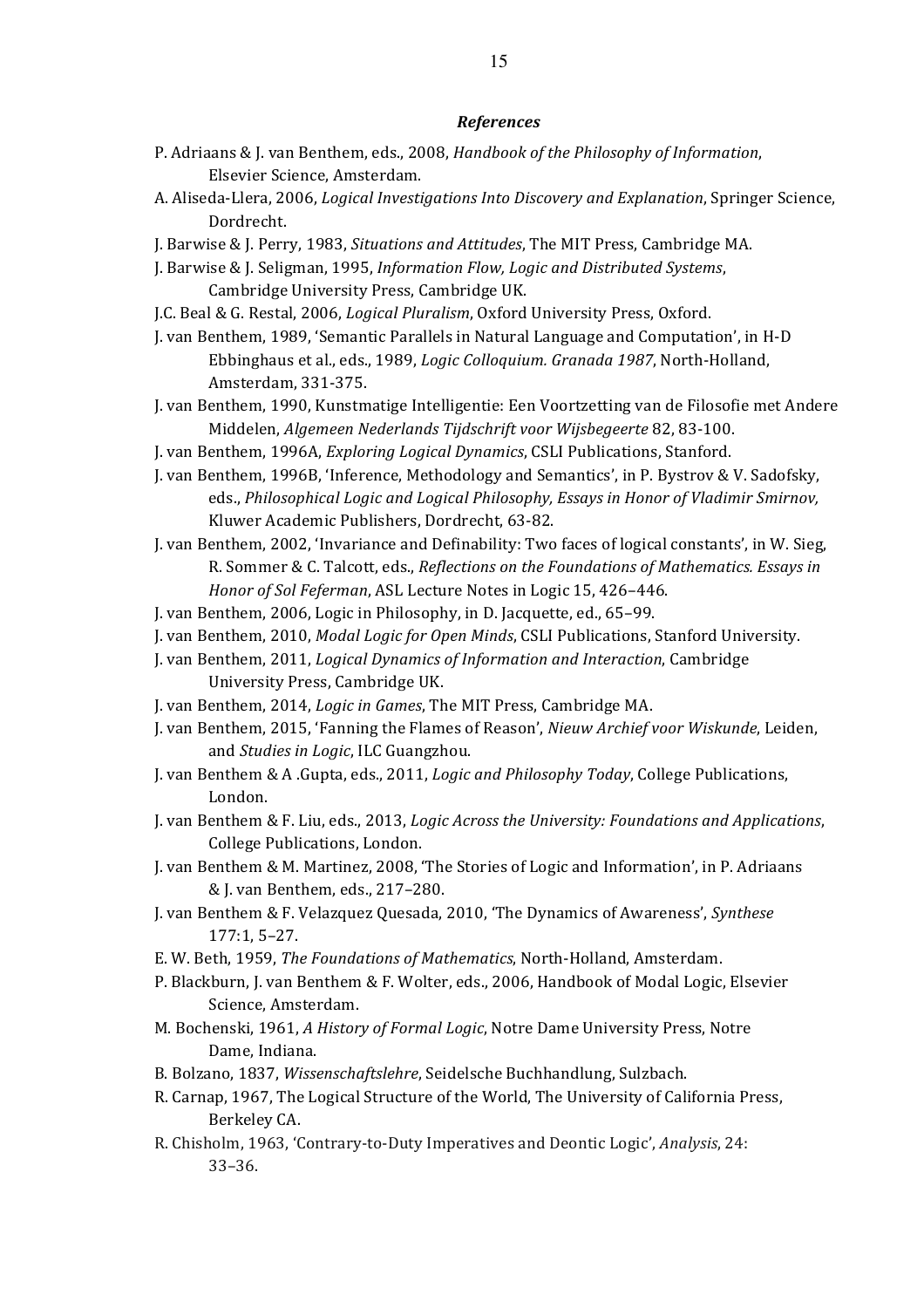F. Dretske, 1970, 'Epistemic Operators', *The Journal of Philosophy* 67:24, 1007-1023.

- D. Gabbay & F. Guenthner, eds., 1983-1988, *Handbook of Philosophical Logic*, Reidel, Dordrecht. Second revised and enlarged edition starting from 1996, Kluwer Academic Publishers, Dordrecht.
- D. Gabbay & J. Woods, eds., 2004–present, *Handbook of the History of Logic*, Elsevier Science, Amsterdam.
- P. Gärdenfors, 1988, *Knowledge in Flux*, The MIT Press, Cambridge MA.
- P. Gärdenfors & H. Rott, 1995, 'Belief Revision', in D. M. Gabbay, C. J. Hogger & J. A. Robinson, eds., *Handbook of Logic in Artificial Intelligence and Logic Programming* 4, Oxford University Press, Oxford.
- N. Goodman, 1947, 'The Problem of Counterfactual Conditionals', *Journal of Philosophy* 44:5, 113–128.
- A. Grove, 1988, 'Two Modelings for Theory Change', *Journal of Philosophical Logic*, 157-170.
- S. O. Hanson, 2001, 'Preference Logic', in D. Gabbay & F. Guenthner, eds., *Handbook of* Philosophical Logic IV, second edition, Kluwer, Dordrecht, 319-393.
- B. Hansson, 1969, 'An Analysis of Some Deontic Logics', Nous, 3, 373–398.
- I. Heim, 1992, 'Presupposition Projection and the Semantics of Attitude Verbs', *Journal of Semantics* 9:3, 183–221.
- P. Hempel, 1965, *Aspects of Explanation and Other Essays in the Philosophy of Science*, The Free Press, New York.
- J. Hintikka, 1962, *Knowledge and Belief*, Cornell University Press, Ithaca NY.
- W. Holliday, 2012, *Knowing What Follows. Epistemic Closure and Epistemic Logic,* Dissertation, Department of Philosophy, Stanford University & Dissertation DS-2012-09, ILLC, University of Amsterdam.
- J. Horty, 2012, *Reasons as Defaults*, Oxford University Press, Oxford.
- Th. Icard, 2013, *The Algorithmic Mind, A Study of Inference in Action*, Ph.D. Thesis, Department of Philosophy, Stanford University, Dissertation 2014-02, ILLC, University of Amsterdam.
- D. Jacquette, ed., 2006, *Handbook of the Philosophy of Logic*, Elsevier Science, Amsterdam.
- K. Kelly, 2014, 'A Computational Learning Semantics for Inductive Empirical Knowledge', in A. Baltag & S. Smets, eds., *Johan van Benthem on Logic and Information Dynamics*, Springer Science Publishers, Dordrecht, 289-337.
- W. & M. Kneale, 1961, *The Development of Logic*, Oxford University Press, Oxford.
- M. van Lambalgen & K. Stenning, 2008, *Human Reasoning and Cognitive Science*, The MIT Press, Cambridge MA.
- C. I. Lewis, 1918, *A Survey of Symbolic Logic*, The University of California Press, Berkeley CA. D. Lewis, 1973, *Counterfactuals*, Blackwell, Oxford.
- F. Liu, 2011, *Reasoning About Preference Dynamics*, Springer Science Publishers, Dordrecht.
- F. Liu, J. Seligman & J. Zhai, eds., forthcoming *Handbook of the History of Logical Thought in China*, to appear with Springer Asia Publishers, Beijing.
- J. McCarthy, 1980, 'Circumscription A Form of Nonmonotonic Reasoning', *Artificial Intelligence* 13, 27–39.
- R. Nozick, 1981, *Philosophical Explanations*, Harvard University Press, Cambridge MA.
- J. Passmore, 1961, *Philosophical Reasoning*, Duckworth, London.
- C.S. Peirce, 1992, *The Essential Peirce*, 2 vols. Edited by Nathan Houser, Christian Kloesel, and the Peirce Edition Project (Indiana University Press, Bloomington, Indiana).
- K. Popper, 2002, *The Logic of Scientific Discovery*, Routledge, London.